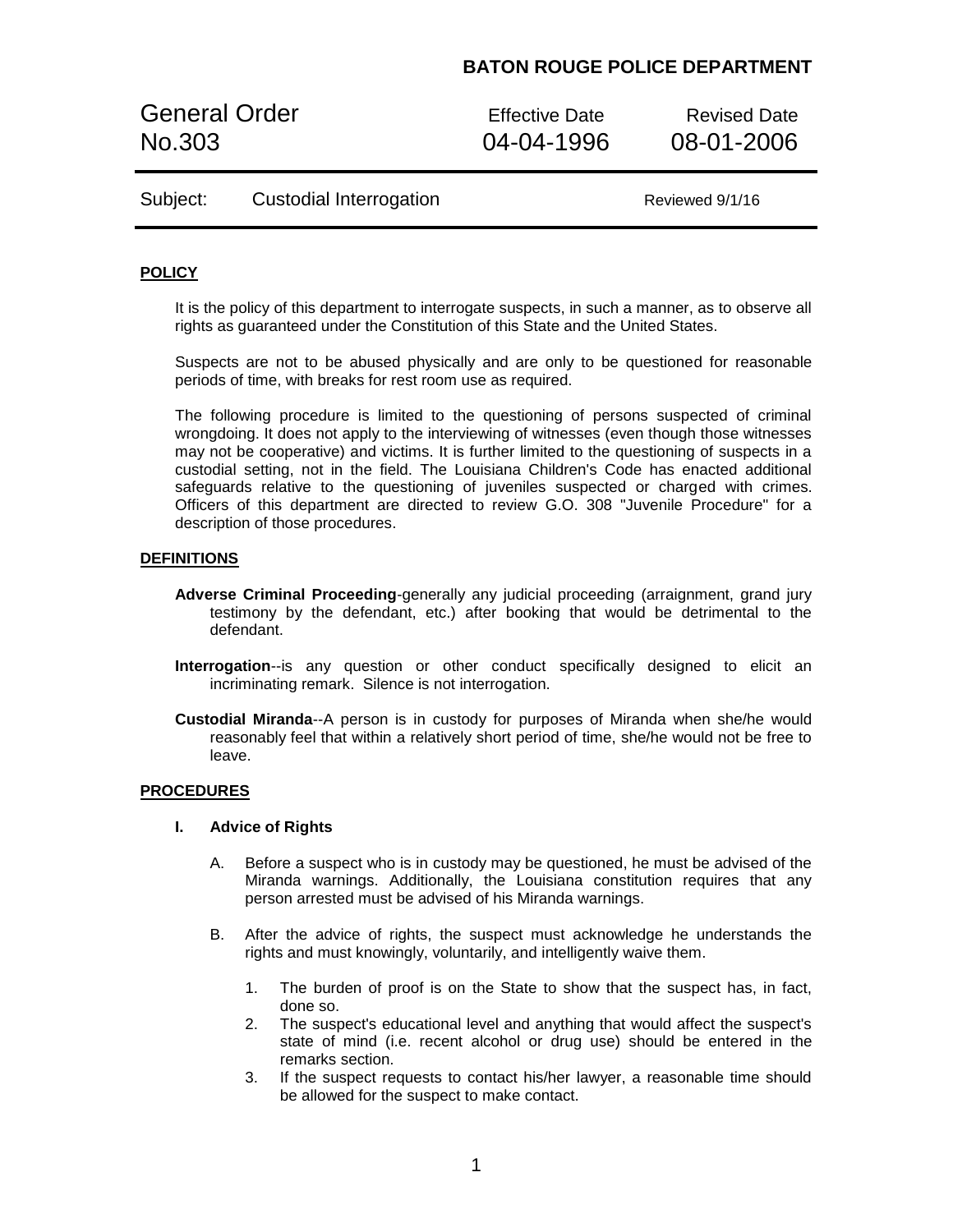# **BATON ROUGE POLICE DEPARTMENT**

General Order **Effective Date** Revised Date No.303 04-04-1996 08-01-2006

| Subject: | <b>Custodial Interrogation</b> | Reviewed 9/1/16 |
|----------|--------------------------------|-----------------|
|----------|--------------------------------|-----------------|

- C. If a significant amount of time elapses between the advice of rights and additional questioning, the suspect will again be advised.
	- 1. A significant amount of time is defined as more than a rest break or time to confer with other officers.
	- 2. Investigator will confirm that the accused has been advised of his Miranda Warnings and he has waived his Rights prior to questioning on non-related crimes. A copy of the original waiver will be included in the additional investigation.

## **II. Right to Counsel**

- A. Before the defendant is involved in any adverse judicial criminal proceeding:
	- 1. If at any time the suspect requests an attorney, the questioning will cease. The invocation of right to counsel by the suspect must be clear and unambiguous.
	- 2. Once the suspect has invoked the right to counsel, there will be no questioning until his attorney is present unless, **with no prompting from the officer**, the suspect changes his mind.
- B. After the defendant's involvement in any other adverse judicial criminal proceeding:
	- 1. If the defendant did not expressly waive his right to counsel before a judge, he may not be questioned outside of the presence of his attorney. He may not waive his right to counsel at an interrogation.
	- 2. If the defendant did waive his right to appointment of a lawyer at the first adverse judicial criminal proceeding (usually the arraignment), the defendant is free to either waive or invoke his right to a lawyer at a custodial interrogation.

## **III. Right to Silence**

A suspect who invokes his/her right to silence must be given a reasonable time of quiet before questioning is resumed. Ten minutes would be a minimum reasonable time.